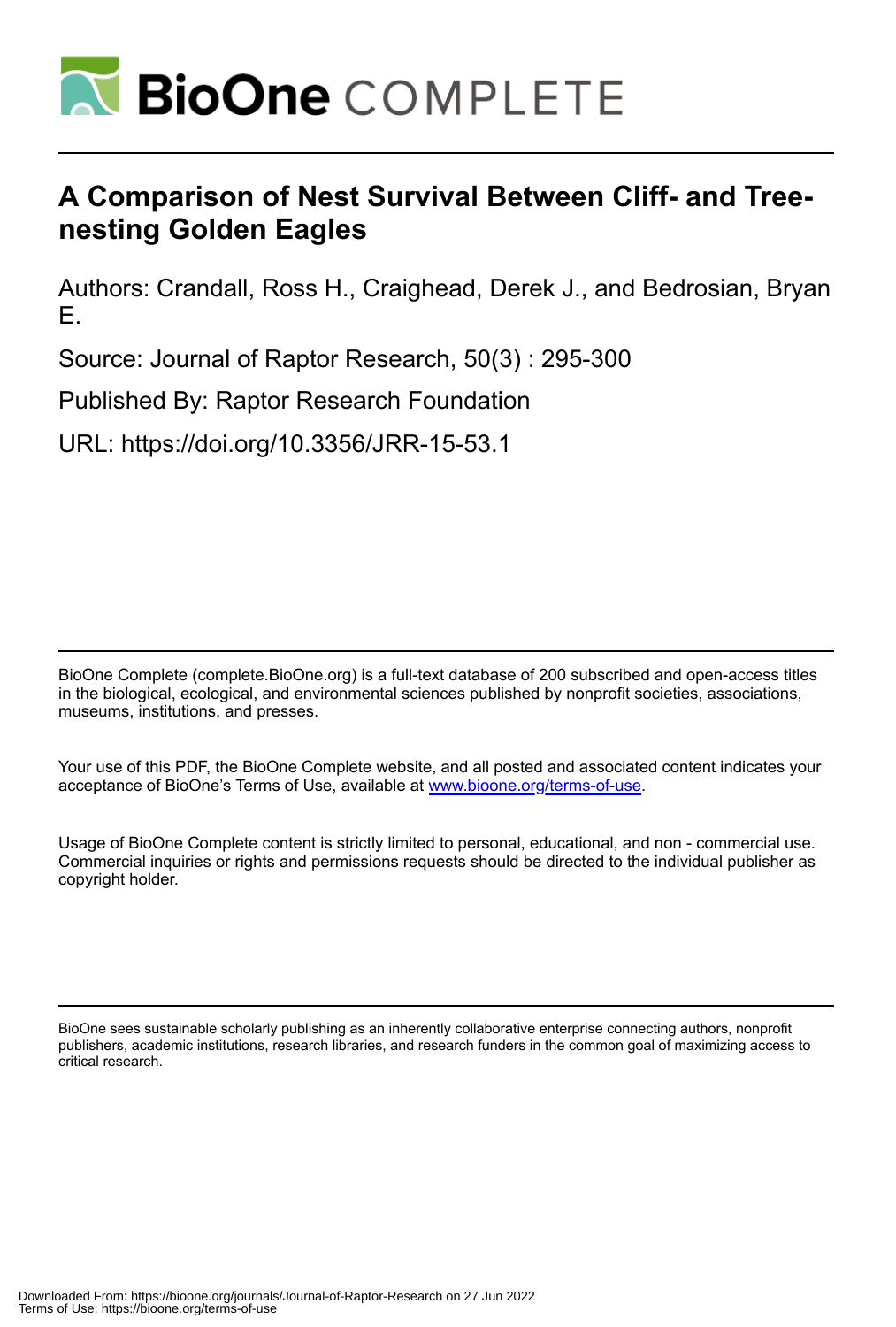# SHORT COMMUNICATIONS

J. Raptor Res. 50(3):295–300 - 2016 The Raptor Research Foundation, Inc.

## A COMPARISON OF NEST SURVIVAL BETWEEN CLIFF- AND TREE-NESTING GOLDEN EAGLES

ROSS H. CRANDALL,<sup>1</sup> DEREK J. CRAIGHEAD, AND BRYAN E. BEDROSIAN<sup>2</sup> Craighead Beringia South, P.O. Box 147, Kelly, WY 83011 U.S.A.

KEY WORDS: Golden Eagle; Aquila chrysaetos; cliff nest; daily nest survival; nest site substrate; tree nest

Many raptor species build nests on a variety of substrates. For example, Red-tailed Hawks (Buteo jamaicensis) build nests on trees, cliffs, and artificial structures (Preston and Beane 2009). An individual or pair's choice of substrate for nesting is based on factors such as the availability of substrates, the minimization of predation risk or disturbance, the influence of intra- and interspecific competition, and the maximization of available prey resources (Newton 1979). These factors may influence reproductive rate, resulting in different reproductive rates at different nesting substrates. For example, Ferruginous Hawks (Buteo regalis) nesting on transmission towers in Idaho had higher nest success than those nesting on cliffs (Steenhof et al. 1993). Similarly, nest survival for Aplamado Falcons (Falco femoralis) was higher on artificial platforms than natural nest sites (Brown and Collopy 2012).

Golden Eagles (Aquila chrysaetos) build nests on a variety of substrates including cliffs (Kochert and Steenhof 2012, McIntyre and Schmidt 2012), trees (Tjernberg 1983, Menkens and Anderson 1987), artificial structures (Kochert and Steenhof 2012), and the ground (Boeker and Ray 1971). However, they often use cliffs exclusively or nearly exclusively where available (Kochert and Steenhof 2012, McIntyre and Schmidt 2012). Substrate selection may be based on availability (Watson 2010), but Haller (1982) suggested that cliffs are preferred over other nesting substrates by Golden Eagles. The high rate of cliff use, and potential preference, may suggest fitness benefits to choosing cliffs, although comparative data on the productivity associated with different nesting substrates are lacking.

We studied a population of Golden Eagles in an area where both cliff- and tree-nesting substrates are widely available. Our objective was to evaluate whether fitness benefits exist based on choice of nest substrate, as reflected in the nest survival of nests on cliffs and trees.

#### STUDY AREA

Our 2700-km2 study area included rural portions of Park County and Sweet Grass County around Livingston, MT U.S.A. (ca. 45°40′N, 110°34′W; Fig. 1). Excluding the cities of Livingston and Big Timber, the approximate density of humans in the study area was  $0.89$  people/km<sup>2</sup>, with tourism and cattle ranching as the primary local economic activities (Park County Planning Department 2013). Golden Eagle nesting territories were located in areas with moderate to low human presence, almost exclusively on private land. Elevations in our study area range from 1225 m to 2600 m, with primary habitat types including subalpine coniferous forests at the upper elevations and forest intermixed with large areas of sagebrush-steppe and grassland at lower elevations; cottonwoods (Populus spp.) dominated riparian habitat (Crandall 2013). Forests constituted approximately 20% of the overall area, consisting primarily of Douglas-fir (Pseudotsuga menziesii), lodgepole pine (Pinus contorta), and cottonwoods. Suitable trees and cliffs for nesting are widespread throughout the study area. In addition to Golden Eagles, the study area supports breeding populations of Red-tailed Hawks, Swainson's Hawks (Buteo swainsoni), Peregrine Falcons (Falco peregrinus), Prairie Falcons (F. mexicanus), and Bald Eagles (Haliaeetus leucocephalus).

#### **METHODS**

We primarily followed the terminology of Steenhof and Newton (2007) to describe breeding parameters. We considered a nesting territory to be an area that contained, or had contained one or more nests and was within the home range of a mated pair. Occupancy indicated the presence of one or more breeding-age Golden Eagles exhibiting territorial behavior such as chasing, undulating, escorting, or nest building (Harmata 1982, Collopy and Edwards 1989). Apparent nesting attempts occurred when a breeding-age Golden Eagle appeared to lay eggs and incubate. Other species of eagles sometimes display an incubation posture when they are not actually incubating (Fraser et al. 1983); therefore, we considered all nesting attempts to be apparent and not absolute. Used nests were those with an incubating adult, or that contained eggs or young (Kochert and Steenhof 2012). Nesting success

<sup>&</sup>lt;sup>1</sup> Email address:  $\cos(\omega)$  beringiasouth.org

<sup>2</sup> Present address: Teton Raptor Center, P.O. Box 1805, Wilson, WY U.S.A.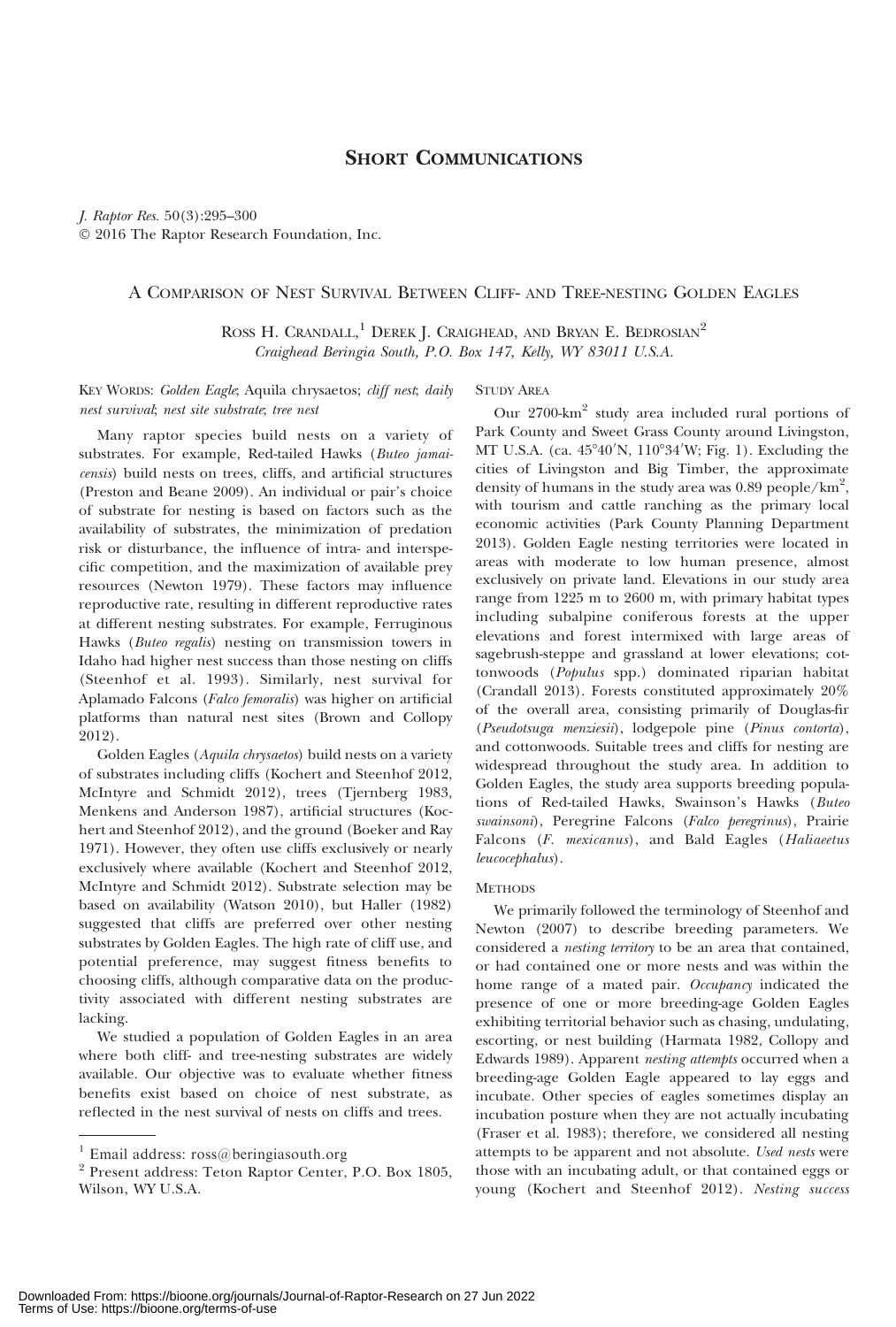

Figure 1. Study area and the distribution of tree and cliff nests used by Golden Eagles from the 2010–2014 nesting seasons. The one tree nest located out of the study area was a used, alternate nest site and was included in the analysis.

reflected pairs that successfully raised one or more eaglets to the minimum acceptable age to fledge in our region, which is 51 d (Brown et al. 2013). Once eagle nestlings reach 51 d (80% of their fledging age), the mortality rate is near 0 and so this age is often used to assess nesting success (Steenhof 1987). We used the term *productivity* to refer to the number of young that reached 80% of their fledging age. Lastly, we used the term nest survival to describe estimates based on our daily nest survival analysis.

We conducted nest searches and monitoring during five breeding seasons (2010–2014), focusing initially on areas with known Golden Eagle nests (McGahan 1968, D. Craighead unpubl. data). In addition to checking locations with known nests, we also searched for new nests by viewing large areas from strategic vantage points and scanning likely habitat with binoculars and spotting scopes. We also located new nesting territories opportunistically while traveling within the study area. We primarily searched for nests using 4-wheel-drive vehicles and on foot. We began searching for nests during the egglaying and early incubation periods to reduce the probability of missing early failures. When we located territorial birds, we attempted to confirm whether the pair had initiated a nesting attempt. Once we confirmed a bird displaying incubation posture in a nest, we revisited the nest at least one more time during the nestling period. If nestlings were present, they were aged using a photographic guide (Driscoll 2010) that enables age estimation to within 5 d. We revisited nests with young at least one additional time to determine nesting success.

We assessed the influence of nest substrate on daily nest survival rate (DSR) using a DSR analysis in a Bayesian framework (Schmidt et al. 2010). This builds upon a previous analysis of nest survival in our study area using data collected from 2010 through 2013 (Crandall et al. 2015). The DSR analysis treats each day of the nesting season as an independent series of Bernoulli trials where 1 represents a nest with a bird incubating or young present and 0 represents a failed nesting attempt. For the analysis, we built our capture history for the DSR analysis based on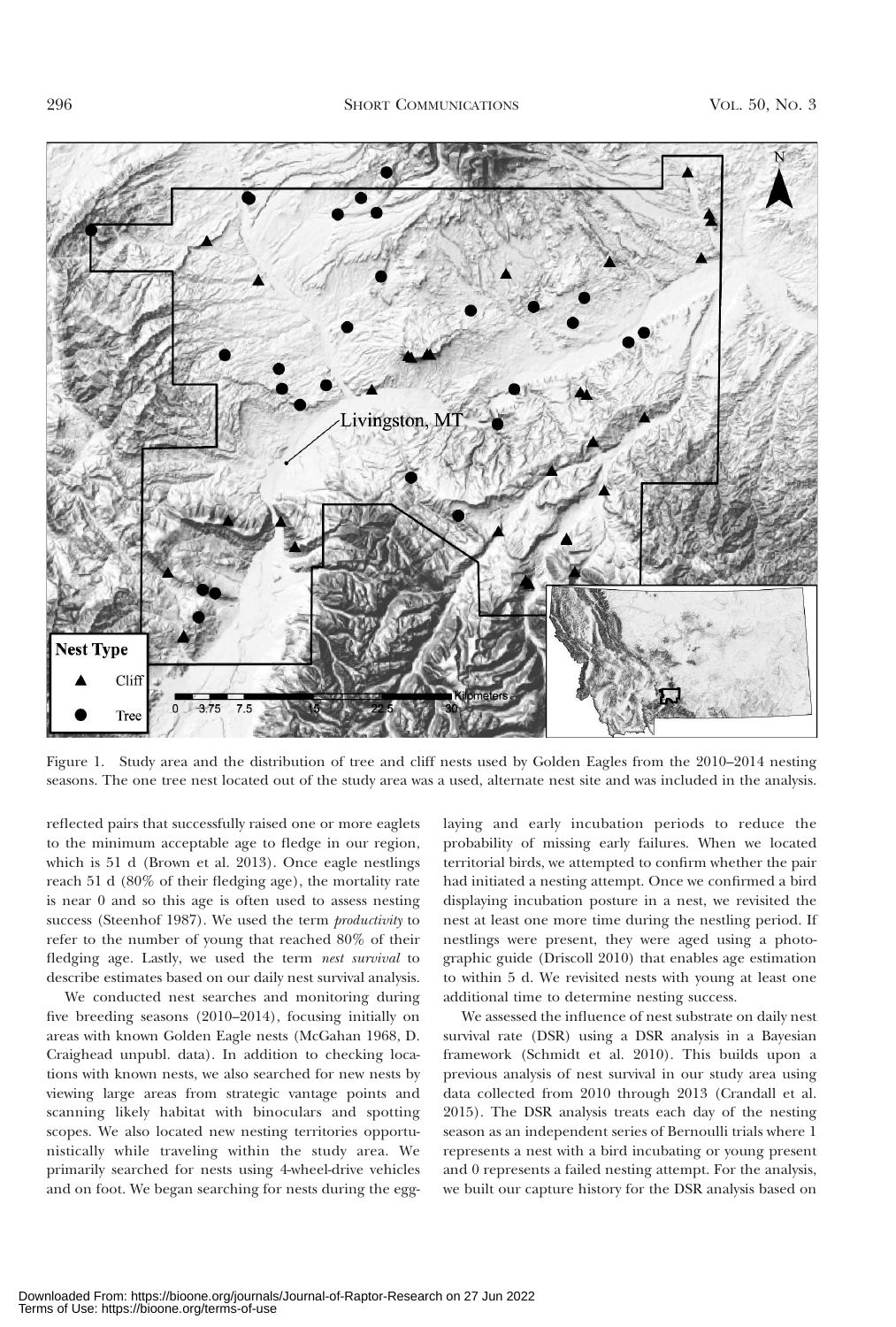|                           |  |  |  | Table 1. Number of occupied nesting territories with known tree- or cliff-nesting Golden Eagles, and estimates for       |  |  |  |
|---------------------------|--|--|--|--------------------------------------------------------------------------------------------------------------------------|--|--|--|
|                           |  |  |  | apparent nesting attempts, nest success, and the total number of young produced by tree- and cliff-nesting Golden Eagles |  |  |  |
| in south-central Montana. |  |  |  |                                                                                                                          |  |  |  |

|      |                 | <b>TREE-NESTING EAGLES</b>        |                                   | <b>CLIFF-NESTING EAGLES</b> |                 |                                   |                                   |                              |  |
|------|-----------------|-----------------------------------|-----------------------------------|-----------------------------|-----------------|-----------------------------------|-----------------------------------|------------------------------|--|
| YEAR | <b>OCCUPIED</b> | <b>NESTING</b><br><b>ATTEMPTS</b> | <b>SUCCESSFUL</b><br><b>NESTS</b> | <b>TOTAL</b><br>YOUNG       | <b>OCCUPIED</b> | <b>NESTING</b><br><b>ATTEMPTS</b> | <b>SUCCESSFUL</b><br><b>NESTS</b> | <b>TOTAL</b><br><b>YOUNG</b> |  |
| 2010 | 13              | 13                                | 10                                | 10                          | 18              | 18                                | 10                                | 11                           |  |
| 2011 | 19              | 13                                | 8                                 | 10                          | 23              | 16                                | 9                                 | 12                           |  |
| 2012 | 19              | 11                                | 6                                 | 8                           | 22              | 16                                | 9                                 | 13                           |  |
| 2013 | 19              | 15                                | 9                                 | 11                          | 22              | 14                                | 11                                | 16                           |  |
| 2014 | 19              | 12                                | ↣                                 | 11                          | 22              | 17                                | 11                                | 15                           |  |

(1) the day the nest was first seen with an adult incubating, (2) the last day the nest was seen with either an adult incubating or young, and (3) the last day the nest was checked. We assessed only two models, which focused on the importance of nesting substrate to explain DSR. We first tested a full model, which included a binary variable representing nesting substrate (0 for a used cliff or 1 for a used tree nest) and a habitat variable representing terrain ruggedness (TRI) measured at the core-area scale. We included TRI based on previous analyses that identified TRI, measured within 1000 m of a used nest, as the only significant habitat variable explaining DSR (Crandall et al. 2015). Terrain ruggedness provides an estimate of the change in topography between neighboring raster cells. A value close to 0 represents little change in topography or a flat landscape, whereas higher values (the highest value in our study area was 115) represent a large change in topography between neighboring cells or a very rugged area. We used TRI in our previous analysis to account for orographic uplift, which is selected by Golden Eagles, yet was inversely related to DSR (Crandall et al. 2015).

After testing the full model, we examined a reduced model which included only the habitat variable reflecting terrain ruggedness. We used Deviance Information Criteria (DIC) to evaluate the contribution of nest type to DSR by comparing the full model with the reduced model. We used 95% credible intervals (CRI) to evaluate the strength and relationship of our tested variables with respect to DSR. We included a random effect of nest ID in both models to account for multiple observed nesting attempts at individual nests. For both models, we used uninformative priors with uniform distributions in the interval of -10 to 10 for the intercept and coefficient estimates, and we used a minimum of 100,000 iterations with a burn-in period of  $\geq$ 20,000. We used the package R2WinBUGS to access WinBUGS using R (Version 3.1.1) for our analysis (Spiegelhalter et al. 2004, Sturtz et al. 2005, R Development Core Team 2014). We used the Gelman-Rubin diagnostic and visual inspection of the chains to assess convergence of the Markov chain Monte Carlo runs using the coda package in R (Gelman and Rubin 1992, Plummer et al. 2006). We estimated the total nesting season survival rate from our best model using a 101-d nesting period for Golden Eagles (Brown et al. 2013).

#### **RESULTS**

We located 47 nesting territories and documented 145 nesting attempts at 60 different nests. Occupancy rates were very high in our study area so nearly all of the 47 nesting territories were occupied each year (Table 1). Of the 60 nests used by eagles during the study, 28 (46.7%) were in trees and 32 (53.3%) were on cliffs (Fig. 1). Of the 28 tree nests, 10 were used once, six were used twice, seven were used three times, and five were used four times; none were used all 5 yr. Golden Eagles in six nesting territories used two different tree nests during the 2010–2014 nesting seasons. Of the 32 cliff nests, nine were used once, nine were used twice, five were used three times, three were used four times, and six were used all 5 yr. Golden Eagles in six territories used two cliff nests and eagles in one territory used three cliff nests during our study period. Tree species with nests included 21 in Douglas-firs (75%) and seven in cottonwoods (25%). All cottonwood nests were in live trees but two nests in Douglas-firs were in snags. Either trees or cliffs were used exclusively for nesting in our monitored nesting territories. The average proportion of pairs that made a nesting attempt in territories with tree nests was 0.74 (95% Confidence Interval  $(Cl) = 0.41$ , 1.00) and for cliff nests was 0.77 (95% CI = 0.50, 1.00, Table 1). Apparent nest success rates for tree-nesting Golden Eagles was  $0.62$  (95% CI = 0.44, 0.80) and 0.62  $(95\% \text{ CI} = 0.42, 0.82; \text{Table 1})$  for those nesting on cliffs. The proportion of pairs that made a nesting attempt for all nesting territories combined was  $0.76$  (95% CI = 0.49, 1.00) across the 5-yr study, and the apparent nest success rate for all eagles was  $0.62$  (95% CI = 0.54, 0.70; Table 1).

The full model was ranked below the reduced model in capacity to explain DSR, thus our results showed no support for inclusion of the nest substrate variable (Table 2). In addition, the 95% CRI for the nest type variable in the full model overlapped 0 ( $\beta_{\text{nest type}} = -0.18$ , 95% CRI = -0.93, 0.56). As in our previous analysis (Crandall et al. 2015), our results for the entire 5-yr study showed support for a negative effect of terrain ruggedness on DSR ( $\beta_{\rm TRI}\!=\!-0.23,95\%$  CRI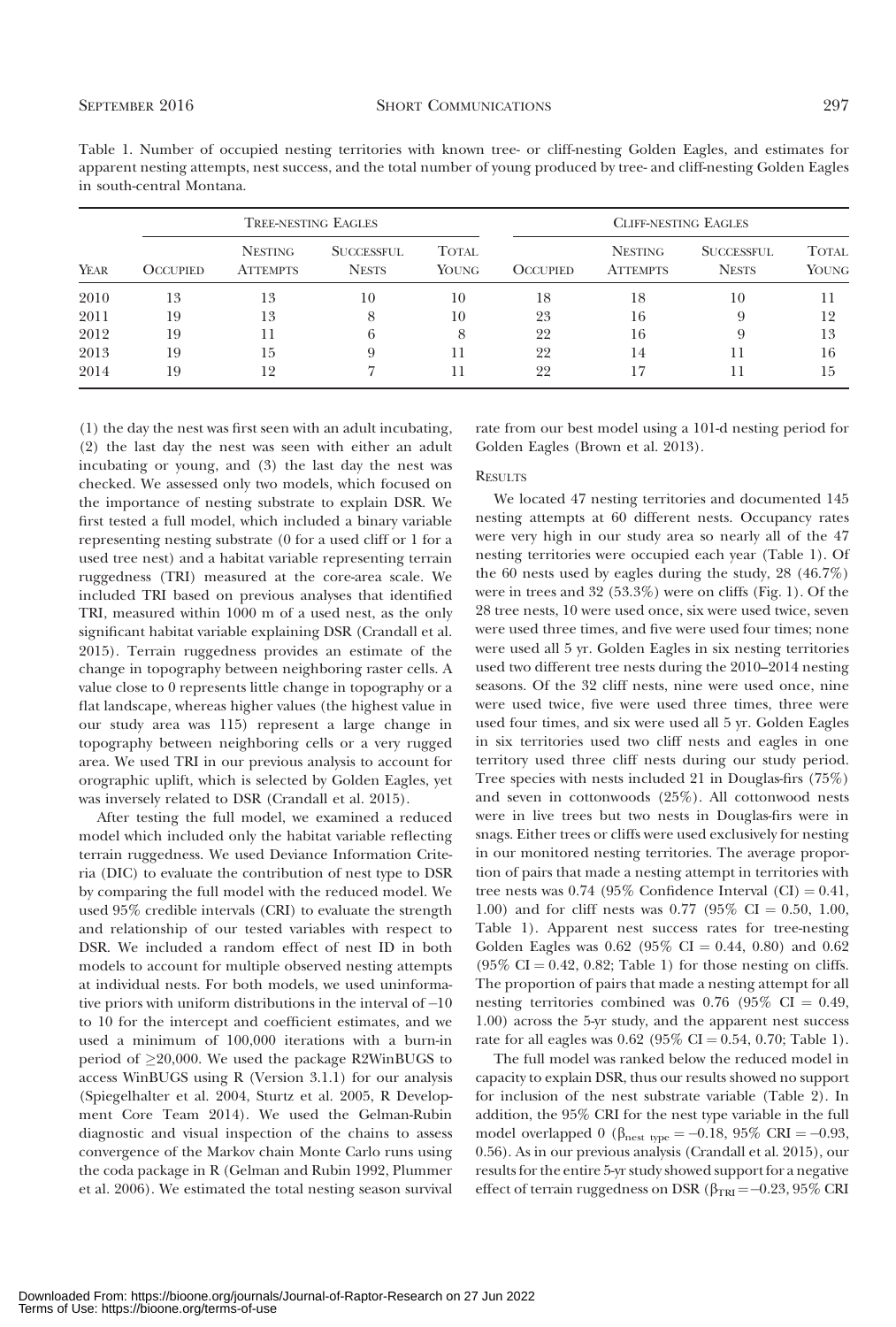Table 2. Model selection results describing the influence of tree or cliff nest on daily nest survival from 142 Golden Eagle nests and factors influencing the use of either a tree or cliff nest at 47 breeding-season home ranges from 2010–2014 ranked using Deviance Information Criterion (DIC) also showing the change in DIC  $(\Delta$ DIC) and the number of parameters in each model (K). TRI is terrain ruggedness index.

| <b>DAILY NEST SURVIVAL</b>     |   | DIC   | ADIC. |
|--------------------------------|---|-------|-------|
| TRI                            |   | 194.3 | 0.0   |
| $TRI + Nest$ Type (cliff/tree) | 3 | 195.3 | 10    |

 $= -0.39, -0.10$ . The estimated DSR from the reduced model was  $0.995$  (95% CRI =  $0.978$ , 0.999) and the estimated annual nest survival was  $0.62$  (95% CRI = 0.11, 0.92).

#### **DISCUSSION**

We found no difference in daily survival at Golden Eagle nests based on whether they nested on trees or cliffs. Comparisons of nest success for other raptors that use multiple nest substrates are rare, and those published often contrast artificial platforms and natural nest sites (Steenhof et al. 1993, Fargallo et al. 2001, Brown and Collopy 2012). Comparing our results with those from studies using artificial nesting platforms or nest boxes may be inappropriate because of the human element involved in choosing the locations for platforms. Transmission line towers may provide an adequate comparison, because raptors may have the opportunity to choose sites among towers. In one such study, Golden Eagle nest success did not differ between nests on transmission line towers and those on cliffs, although there were many more nesting attempts made in cliff nests ( $n=199$ ) than tower nests ( $n=23$ ; Steenhof et al. 1993). In Wyoming, 56% of tree-nesting Golden Eagles were successful, compared to 43% on rock outcrops and peaks, 52% on human-made structures, and 44% on creek banks (Phillips and Beske 1990). In the Wyoming-based study, there were almost five times more nesting attempts made in tree nests monitored ( $n = 498$ ) than the other three non-tree categories ( $n = 108$ ; Phillips and Beske 1990). To our knowledge, these are the only two studies that compared nest success for Golden Eagles by nesting substrate. For other raptors, Ferruginous Hawks had higher nest success on towers compared to natural substrates, whereas Red-tailed Hawk nest success did not vary with nesting substrate (Steenhof et al. 1993). Elsewhere, Black Kites (Milvus migrans) nesting in both trees and on cliffs did not differ in mean clutch size or mean number of young fledged, although the comparison was only made in nesting territories where kites used both (Sergio et al. 2003). Based on these limited comparisons, it is unclear whether a broad trend in breeding success exists for members of the same species using different nesting substrates.

The foundation for our comparison of nest survival between cliff- and tree-nesting eagles was the possibility that reduced limitation in nest-site selection could enhance or reduce pressures that ultimately influence nest survival. For example, Martínez-Abraín et al. (2010) found large tree-nesting raptors place their nests further from roads than similar cliff-nesting species, likely to avoid human disturbance, thus potentially increasing the probability of producing young. Alternatively, flexibility in nestsite selection may increase the availability of suitable nest sites, thus allowing raptors to nest closer to potential competitors, intensifying the influence of intra- and interspecific competition (Newton 1979). Whether the influence of competition differs between cliff- and treenesting Golden Eagles is unknown, but we surmise differences could exist based on the availability and distribution of the substrates. Regardless of potential causes, our results suggest that nesting substrate alone does not influence breeding success of Golden Eagles in our study area.

There have been contradictory estimates of population trends for, and consequently concern over future threats to, Golden Eagle populations in the Rocky Mountain Region (Kochert and Steenhof 2002, Hoffman and Smith 2003, Millsap et al. 2013). This has spawned increased interest and monitoring activities by state and federal agencies, with the goal of adequately assessing the current status of the population, documenting nests, and recording productivity (U.S.F.W.S. 2013). Our study was not designed to estimate detection probabilities of Golden Eagle nests based on substrates, but accounting for differences in the ability to detect tree and cliff nests should be considered when conducting such searches. In Alaska, the probability of detecting Golden Eagle cliff nests from fixed-wing aircraft and helicopters was approximately 0.70 (Booms et al. 2010). Olson et al. (2015) estimated detection probably of Golden Eagle nests on cliffs, man-made structures, rocks and rims and cottonwood trees in Wyoming as  $0.60$  (SE =  $0.061$ ) from a fixedwing aircraft and  $0.67$  (SE = 0.062) from helicopters. We are unaware of any published estimates of detection probabilities of Golden Eagle nests in coniferous trees. Nests in coniferous trees in our study area were generally less visible than nests on other substrates (R. Crandall unpubl. data). Thus, we surmise detection probability for nests in coniferous trees is lower than published estimates of nests on other substrates. Our results emphasize the potential importance of tree-nesting Golden Eagles to density and productivity estimates in areas similar to ours, and underscore the importance of incorporating protocols that enable the reasonable detection rates for potential nesting substrates.

# COMPARACIÓN DE LA SUPERVIVENCIA DEL NIDO ENTRE INDIVIDUOS DE AQUILA CHRYSAETOS QUE NIDIFICAN EN ROQUEDOS O EN ARBOLES ´

RESUMEN.—Aquila chrysaetos elige numerosos sustratos diferentes sobre los que construir sus nidos, incluyendo roquedos, árboles, estructuras artificiales y el suelo. Sin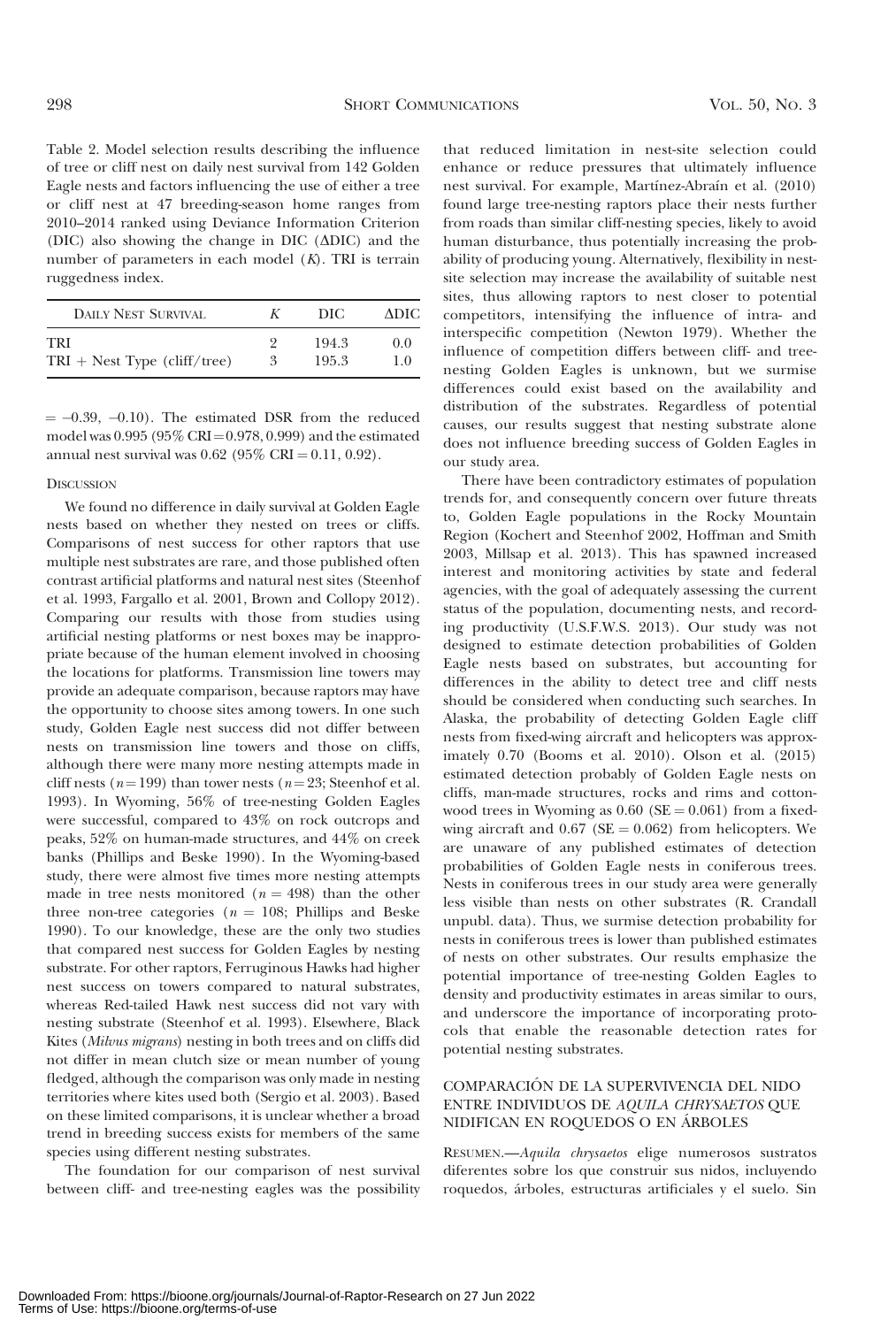embargo, A. chrysaetos aparece asociada a menudo con nidos en roquedos debido a un sesgo hacia el uso de este tipo de nidos en numerosas áreas. Se ha sugerido que A. chrysaetos prefiere los roquedos para nidificar en áreas con múltiples sustratos disponibles, implicando beneficios en la eficacia biológica de los nidos ubicados en roquedos. Estudiamos una población de A. chrysaetos que utilizó un número casi equivalente de nidos en roquedos y en árboles en un área donde ambos sustratos de nidificación estaban ampliamente disponibles. En nuestra población de A. chrysaetos encontramos que el sustrato del nido no influye en la supervivencia del nido. Nuestros resultados sugieren que no hubo beneficios en la eficacia biológica asociados con el sustrato del nido.

[Traducción del equipo editorial]

#### **ACKNOWLEDGMENTS**

We thank Vincent Slabe, Trapper Haynam, Robert Domenech, Gwendolyn Leslie, William Blake, Marilyn Cuthill, Step Wilson, Katherine Gura, Aaron Nolan, Aiden Moon, and Tyler Veto for their invaluable assistance in the field. We also thank Montana Fish, Wildlife and Parks, Corky and Vanessa Brittan, Pete and Rachael Feigley, Al Harmata, Harry Reynolds, Karen Loveless, Ty Ferguson, Clyde Aspevig, Carol Guzman, Jan and Karen Engwis, Ed Lamb, and Chuck Bowey for providing logistical support, nesting territory locations, landowner contacts, and property access. We thank Karen Steenhof and one anonymous reviewer for providing critical feedback on an earlier draft of this report. We also thank our funders, including the Charles Engelhard Foundation, Cinnabar Foundation, National Geographic Foundation, Western Bird Banding Association, Altria Group Incorporated, Bureau of Land Management, and various private donors.

### LITERATURE CITED

- BOEKER, E.L. AND T.D. RAY. 1971. Golden Eagle population studies in the southwest. Condor 73:463–467.
- BOOMS, T.L., P.F. SCHEMPF, B.J. MCCAFFERY, M.S. LINDBERG, AND M.R. FULLER. 2010. Detection probability of cliffnesting raptors during helicopter and fixed-wing aircraft surveys in western Alaska. Journal of Raptor Research 44:175–187.
- BROWN, J.L. AND M.W. COLLOPY. 2012. Bayesian hierarchical model assessment of nest site and landscape effects on nest survival of Aplomado Falcons. Journal of Wildlife Management 76:800–812.
	- ———, K. STEENHOF, M.N. KOCHERT, AND L. BOND. 2013. Estimating raptor nesting success: old and new approaches. Journal of Wildlife Management 77:1067– 1074.
- COLLOPY, M.W. AND T.C. EDWARDS, JR. 1989. Territory size, activity budget, and role of undulating flight in nesting Golden Eagles. Journal of Field Ornithology 60:43–51.
- CRANDALL, R. 2013. Identifying environmental factors influencing Golden Eagle presence and reproductive

success. M.S. thesis, University of Montana, Missoula, MT U.S.A.

- ———, B. BEDROSIAN, AND D. CRAIGHEAD. 2015. Habitat selection and factors influencing nest survival of Golden Eagles in south-central Montana. Journal of Raptor Research 49:413–428.
- DRISCOLL, D.E. 2010. Protocol for Golden Eagle occupancy, reproduction, and prey population assessment. American Eagle Research Institute, Apache Junction, AZ U.S.A.
- FARGALLO, J.A., G. BLANCO, J. POTTI, AND J. VIÑUELA. 2001. Nestbox provisioning in a rural population of Eurasian Kestrels: breeding performance, nest predation and parasitism. Bird Study 48:234–244.
- FRASER, J.D., L.D. FRENZEL, J.E. MATHISEN, F. MARTIN, AND M.E. SHOUGH. 1983. Scheduling Bald Eagle reproduction surveys. Wildlife Society Bulletin 11:13–16.
- GELMAN, A. AND D.B. RUBIN. 1992. Inference from iterative simulation using multiple sequences. Statistical Science 7:457–472.
- HALLER, H. 1982. Raumorganisation und Dynamik einer Population des Steinadlers Aquila chrysaetos in den Zentralalpen. Der Ornithologische Beobachter 79:163–211.
- HARMATA, A.R. 1982. What is the function of undulating flight display in Golden Eagles? Journal of Raptor Research 16:103–109.
- HOFFMAN, S.W. AND J.P. SMITH. 2003. Population trends of migratory raptors in western North America, 1977– 2001. Condor 105:397–419.
- KOCHERT, M.N. AND K. STEENHOF. 2002. Golden Eagles in the U.S. and Canada: status, trends, and conservation challenges. Journal of Raptor Research 36 [1 Supplement]:32-40.
- AND ———. 2012. Frequency of nest use by Golden Eagles in southwestern Idaho. Journal of Raptor Research 46:239–247.
- MARTÍNEZ-ABRAÍN, A., D. ORO, J. JIMÉNEZ, G. STEWART, AND A. PULLIN. 2010. A systematic review of the effects of recreational activities on nesting birds of prey. Basic and Applied Ecology 11:312–319.
- MCINTYRE, C.L. AND J.H. SCHMIDT. 2012. Ecological and environmental correlates of territory occupancy and breeding performance of migratory Golden Eagles Aquila chrysaetos in interior Alaska. Ibis 154:124–135.
- MCGAHAN, J. 1968. Ecology of the Golden Eagle. Auk 85:1– 12.
- MENKENS, G.E. AND S.H. ANDERSON. 1987. Nest site characteristics of a predominately tree-nesting population of Golden Eagles. Journal of Field Ornithology 58:22– 25.
- MILLSAP, B.A., G.S. ZIMMERMAN, J.R. SAUER, R.M. NIELSON, M. OTTO, E. BJERRE, AND R. MURPHY. 2013. Golden Eagle population trends in the western United States: 1968–2010. Journal of Wildlife Management 77:1436– 1448.
- NEWTON, I. 1979. Population ecology of raptors. Buteo Books, Vermillion, SD U.S.A.